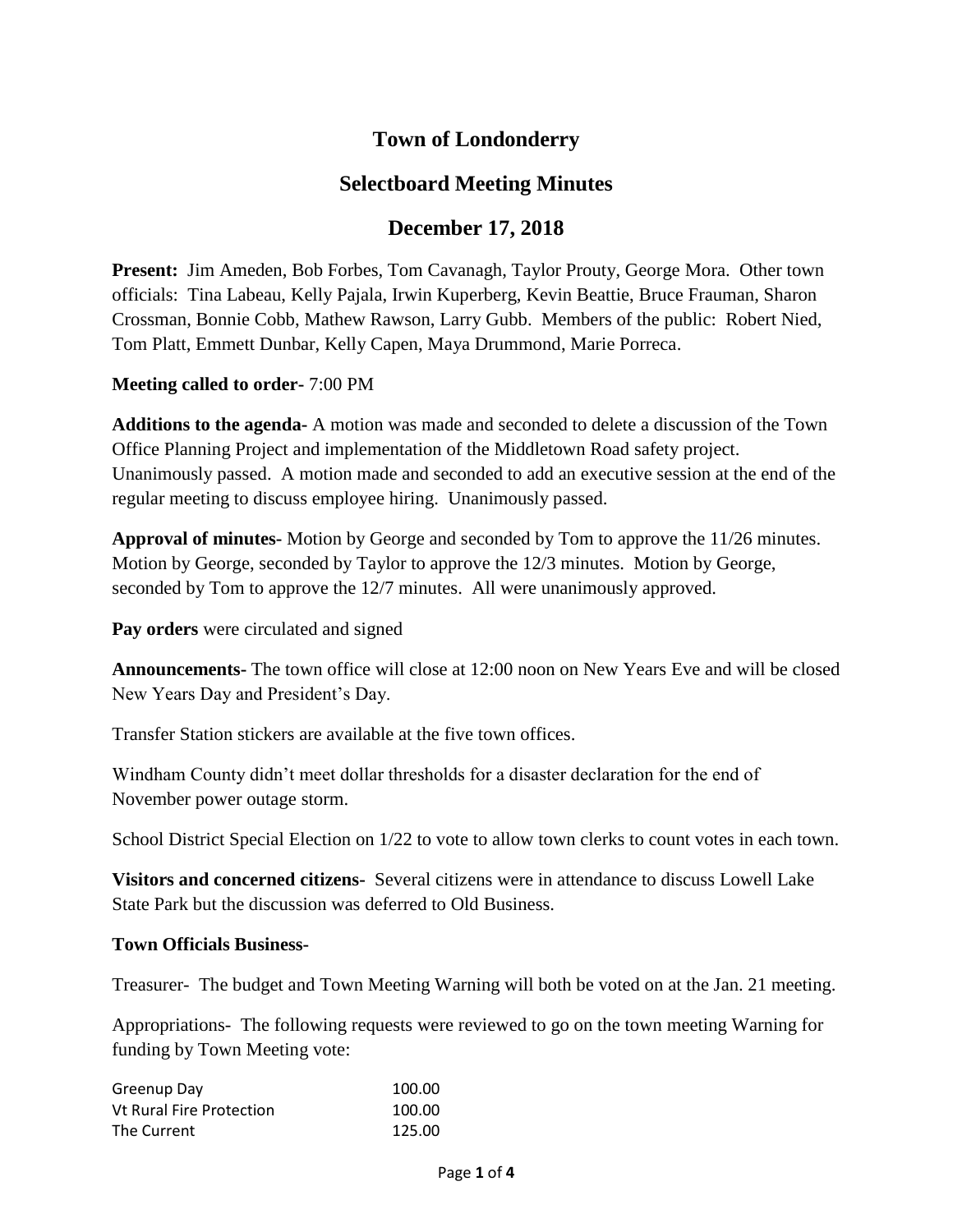| <b>Windham County Historical Society</b> | 250.00    |
|------------------------------------------|-----------|
| <b>Windham County Youth Svcs</b>         | 315.00    |
| Southeastern Watershed Alliance          | 410.00    |
| <b>RSVP</b>                              | 415.00    |
| <b>American Red Cross</b>                | 500.00    |
| Windham County Humane Society            | 500.00    |
| Rekoverie Alliance, Inc.                 | 500.00    |
| <b>Vermont Family Network</b>            | 500.00    |
| <b>Grace Cottage Foundation</b>          | 750.00    |
| Women's Freedom Center                   | 800.00    |
| <b>Senior Solutions</b>                  | 850.00    |
| <b>Friends of the West River Trail</b>   | 1000.00   |
| Londonderry Conservation Fund            | 1000.00   |
| Londonderry Town Parade                  | 1000.00   |
| The Collaborative                        | 1000.00   |
| <b>Mental Health Services</b>            | 1513.00   |
| <b>SEVCA</b>                             | 1700.00   |
| <b>GNAT TV</b>                           | 2000.00   |
| Flood Brook Athletic Assoc.              | 2500.00   |
| <b>Valley Cares</b>                      | 2742.00   |
| West River Montessori School             | 3000.00   |
| Mountain Valley Medical Clinic           | 5000.00   |
| <b>SeVEDS</b>                            | 5307.00   |
| <b>Neighborhood Connections</b>          | 5500.00   |
| <b>Visiting Nurse Alliance</b>           | 7000.00   |
| South Londonderry Library Assoc.         | 10,000.00 |
| Londonderry Volunteer Rescue Squad       | 10,000.00 |
| Champion Fire Co. #5                     | 20,000.00 |

Motion by George, seconded by Bob to approve the list of applications to be put on the Town Meeting Warning, except for the Rekoverie Alliance, Inc. and the Vermont Family Network. Unanimously passed.

Irwin Kuperberg with the Conservation Commission requested authorization from the board to use \$5000 from the Conservation Fund to make a donation to The Nature Conservancy towards the purchase of the McGraw property on Glebe Mountain. Discussion was that the donation would be consistent with the purposes of the fund. Motion by George, seconded by Taylor to authorize use of the fund in the amount of \$5000 for the requested purpose. Unanimously passed.

#### **Transfer Station-**

Two applications for volunteers at the Transfer Station were reviewed. Tom advised the board that additional volunteers are not needed at this time. Motion by Tom, seconded by Taylor to not accept them as volunteers at this time. Passed unanimously.

Tom reminded everyone that a current sticker is required for use of the Transfer Station.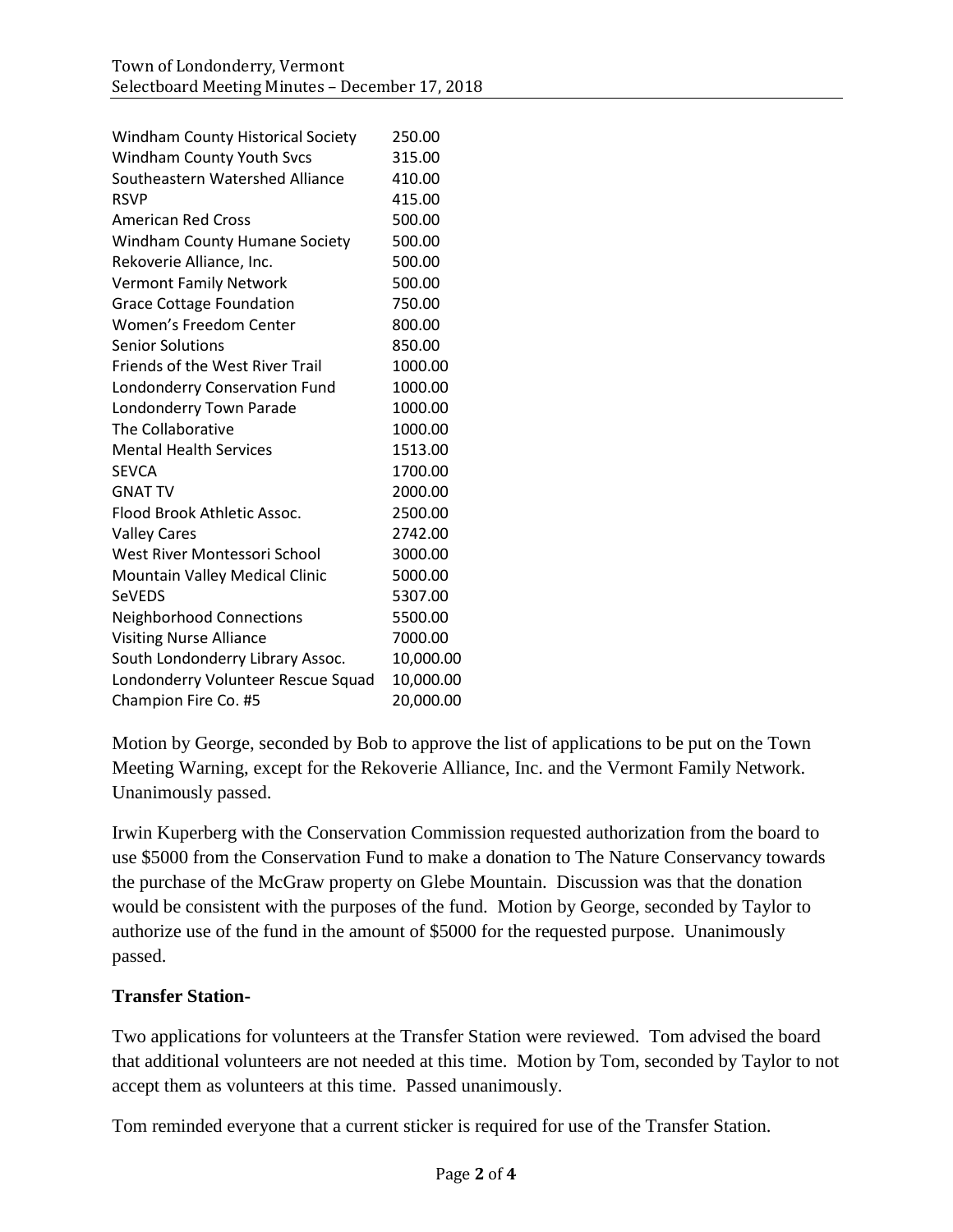## **Roads and bridges-**

Sand, salt, and fuel figures: 177.3 tons of salt, 450 yards of sand, 1360 gallons fuel used in the trucks and equipment and 95 gallons in the buildings.

Mathew advised that the road crew will start cleanup of November storm damage in between new storms.

Firefighters who work for the town- There are currently two volunteer fire department members who work on the road crew. Jim proposed that the town would keep them on town time when they respond to important calls with the fire department, when their help is needed. Mathew stated that he considers that they are still doing a service for the town. Jim said he would need to verify that the fire department's 501C3 status wouldn't be jeopardized. There was discussion to provide the pay as extra vacation time instead of being considered on the clock for the town. A motion was made by Taylor, seconded by Tom to approve the proposal. It will be clarified in the Personnel Policy. Unanimously approved.

## **Old business-**

Platt post office elevation project- The town needs to hire an engineer to finish local zoning permitting. Kevin suggested that a clause in the town's Purchasing Policy that allows hiring professional services without the normal bidding process, would allow us to hire Beck Engineering, who has previously done work on the project. Motion by Taylor, seconded by George, to hire Beck Engineering to complete the work, under the Purchasing Policy provision for professional services. Unanimously passed.

Lowell Lake State Park expansion plans- Numerous citizens spoke at length to their opinions about the proposed developments at the park. The town doesn't have direct impact on the development plans, other than what authority the local zoning bylaws may have. No action was taken.

#### **New business-**

Emergency Management Director Kevin Beattie informed the board that a newly uncovered requirement for a Fire and Safety inspection be done before using Flood Brook School as an emergency shelter. The inspection was completed and the school needs to have additional CO/smoke detectors in the area used as a shelter. Kevin asked the selectboard for approval for spending \$250 for the detectors, to come out of the EMD budget. Before action was taken, Marie Porecca, who was in attendance, offered to donate the funds, in appreciation of the town's emergency management and fire/rescue services.

## **Executive session-**

At 8:37 PM, a motion was made by George, seconded by Bob, to go into Executive Session to discuss employee hiring.